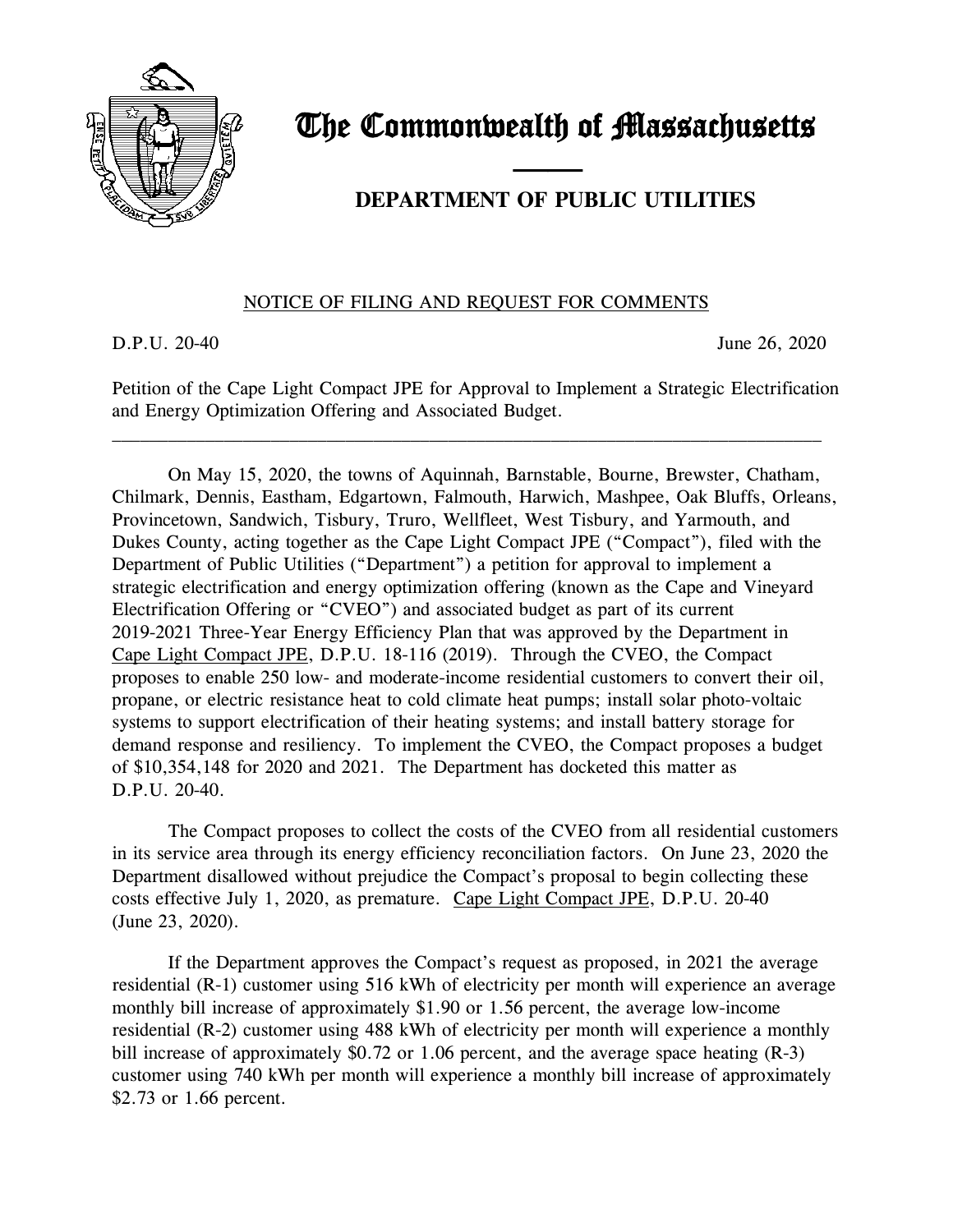#### D.P.U. 20-40 Page 2

The Department will accept written comments on the Compact's petition. Any person interested in commenting on this matter may submit written comments no later than the close of business (5:00 p.m.) on **Monday, August 10, 2020**.

In addition, any person who desires to participate in the evidentiary phase of this proceeding must file a written petition for leave to intervene with the Department not later than the close of business (5:00 p.m.) on **Monday, July 27, 2020**. A petition for leave to intervene must satisfy the timing and substantive requirements of 220 CMR 1.03. Receipt by the Department, not mailing, constitutes filing and determines whether a petition has been timely filed. A petition filed late may be disallowed as untimely, unless good cause is shown for waiver under 220 CMR 1.01(4). To be allowed, a petition under 220 CMR 1.03(1) must satisfy the standing requirements of G.L. c. 30A § 10.

On March 10, 2020, Governor Baker issued a State of Emergency related to COVID-19 for the entire Commonwealth. Ordinarily, all parties would follow Sections B.1 and B.4 of the Department's Standard Ground Rules regarding the filing of documents (D.P.U. 15-184-A, App. 1 (March 4, 2020)); however, at this time, all filings will be submitted only in electronic format in recognition of the difficulty that parties and the Department may have filing and receiving original copies. To the extent a person or entity wishes to submit written comments in accordance with this Notice, electronic submission, as detailed below, is sufficient. Until further notice, parties must retain the original paper version of all other filings and the Department will later determine when the paper version must be filed with the Department Secretary.

All written comments or petitions to intervene must be submitted to the Department in portable document format (PDF) by email attachment to [peter.ray@mass.gov](mailto:peter.ray@mass.gov) and [sarah.smegal@mass.gov,](mailto:sarah.smegal@mass.gov) and to the Compact's attorneys at [jbernstein@bck.com](mailto:jbernstein@bck.com) and [aeidelman@bck.com.](mailto:aeidelman@bck.com) The text of the email must specify: (1) the docket number of the proceeding (D.P.U. 20-40); (2) the name of the person or company submitting the filing; (3) a brief descriptive title of the document; and (4) the name, title, email address, and telephone number of a person to contact in the event of questions about the filing. Importantly, all large files submitted must be broken down into electronic files that do not exceed 20 MB.

The Compact's filing and all related documents submitted to the Department or issued by the Department will be available on the Department's website as soon as is practicable at <https://eeaonline.eea.state.ma.us/DPU/Fileroom/dockets/bynumber> (enter "20-40"). A paper copy of the filing will not be available for public viewing at the Compact's offices or the Department due to the State of Emergency. To request materials in accessible formats (Braille, large print, electronic files, audio format) for people with disabilities, contact the Department's ADA coordinator at [DPUADACoordinator@state.ma.us.](mailto:DPUADACoordinator@state.ma.us)